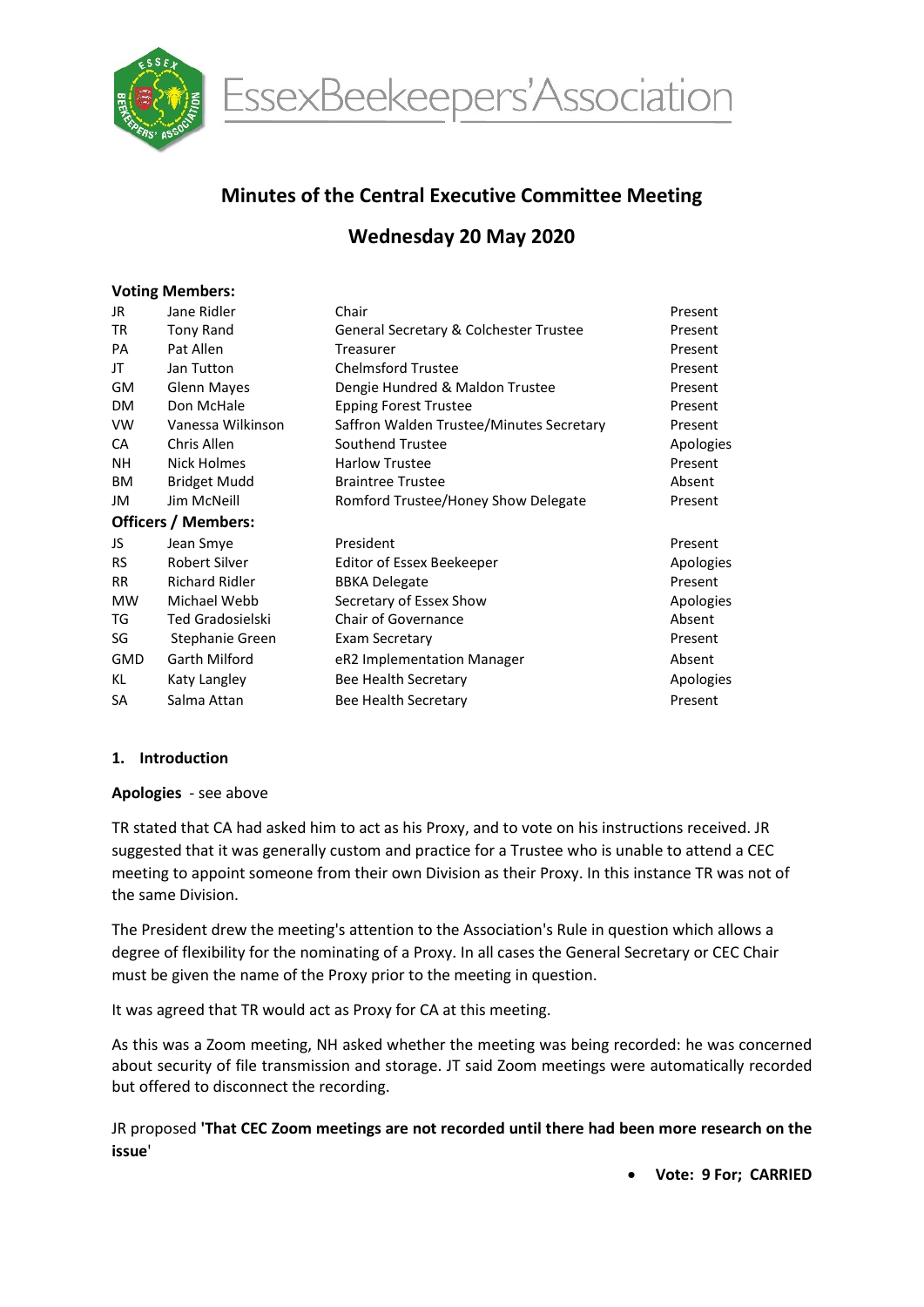# 2. Proposition that the meeting should be considered as a formal meeting of the CEC under Rules 11 and 12

At the informal CEC meeting on 5 May it had been agreed that video conferencing sessions should be considered as properly convened meetings of the CEC. Furthermore JT and PA were willing to host CEC Zoom meetings using their divisional licences. With access to two Zoom licences, would we get enough use out of a separate CEC licence, given the expense? JT said that other divisions were welcome to use the Chelmsford licence for meetings, provided there was no clash of dates.

# TR proposed that 'The CEC on behalf of EBKA purchase a video conferencing licence for CEC meetings'

Vote: 1 For; 7 Against; 1 Abstain; REJECTED

TR proposed that 'Future meetings be hosted by a County Officer'

Vote: 8 Against; 1 Abstain; REJECTED

# 3. Minutes of last meetings

Notes of CEC Meeting 5 May - Approved Minutes of CEC Meeting 3 March - Approved

## 4. Matters arising not on Agenda and action updates (3 March)

(i) The 2021 Ted Hooper Lecture at the Wax Chandlers Hall - point 3 (v): JR hoped that Trustees had informed their divisions of this decision. See Agenda point 7.

# (ii) Guide to GDPR and GDPR recommendations - point 6(i)

KL had circulated these two documents to the CEC as promised

# (iii) Health & Safety - point 6(ii)

Safety Officers should have been appointed by divisions to cover Risk Assessments for events.

# (iv)Trustee Handbook - point 6 (iii)

JT's changes to the Membership section of the THB had been adopted.

# (v) CIO Update and Trustee Feedback - point 8

Creation of a draft set of Rules & Regulations to accompany the CIO constitution is still ongoing by TR.

#### 5. Treasurer's Report

A written report had been circulated. In summary, PA explained that all divisions had paid their Spring capitation but many of the divisional remittances appeared to be incorrect. Therefore the total amount paid to BBKA was also incorrect. Although a BBKA member of staff was able amend the records to enable an error-free return for the year, problems at divisional level needed to be resolved so that an accurate return could be submitted next year. It appears that divisional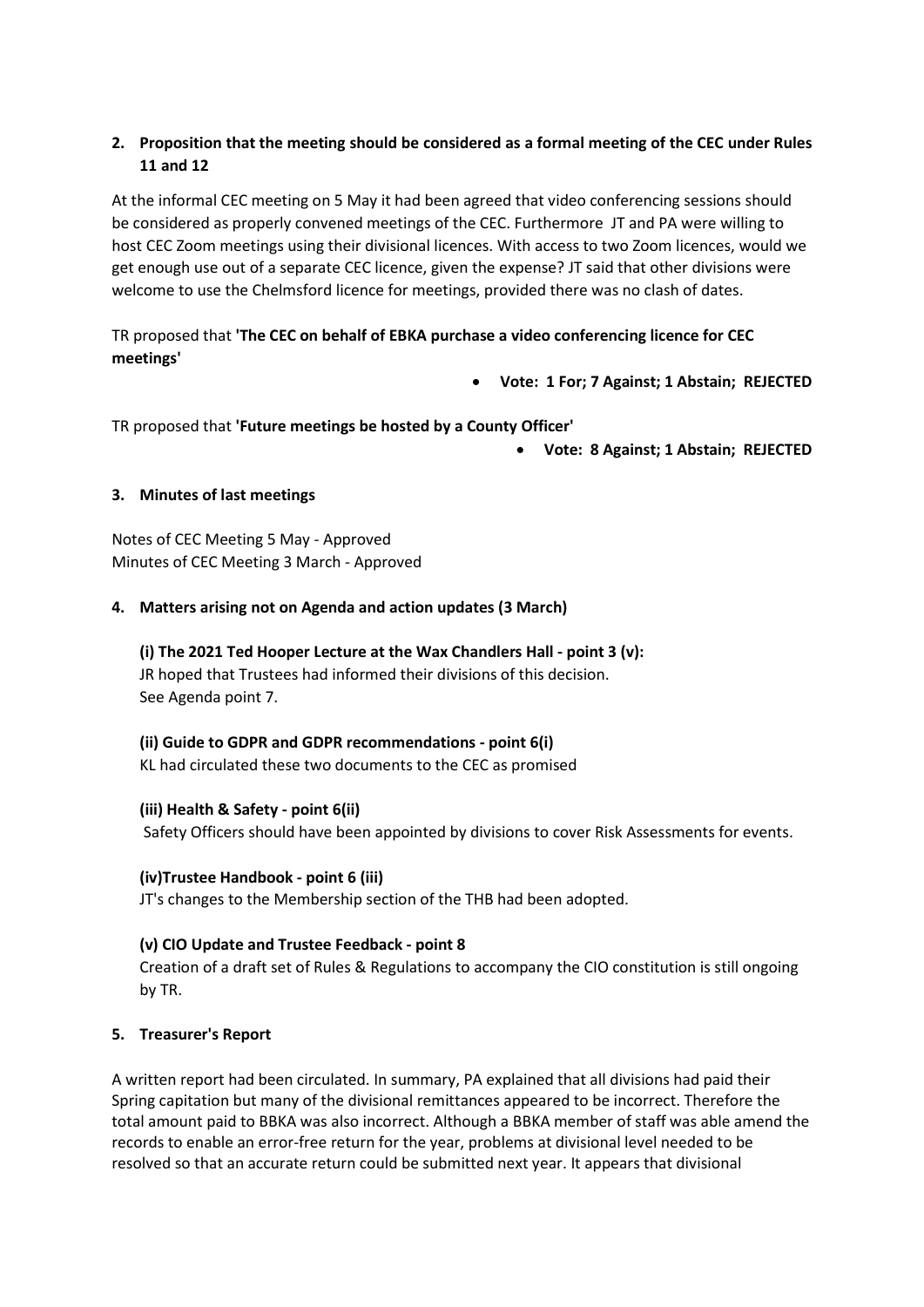payments and membership categories have not been mapped correctly using eR2. This needed to be resolved as soon as possible.

JT said that Divisions were all using eR2 slightly differently. Honorary membership and divisional/county membership categories were an issue and had lead to entry anomalies. Rigour on administration of membership categories needed to be applied across all Divisions. The recently approved entry to the Trustee Handbook on Membership categories should help with future entries.

PA offered to set up a meeting with divisional Treasurers to agree a consistent way of working with eR2.

# Action: PA to organise virtual meeting of Divisional Treasurers, JT and GMD (if willing) to share best practice and agree a consistent way of working.

JR thanked PA and JT for their help and hard work to iron out problems with eR2.

TR stated that as CA's Proxy he had been asked to raise an issue highlighted by the Southend's Divisional Treasurer. JR encouraged CA to get in touch with PA, given the meeting's time constraints.

## 6. EBKA conference update

JT summarised Chelmsford Division's report (circulated to the CEC) on the EBKA conference and the impact of the coronavirus pandemic. Clear reasons were stated why the Division strongly recommended postponing the conference until October 2021. Chelmsford would roll over all the speakers and arrangements so that there would be no need to organise the conference from scratch. Associated commitments as host division would also be rolled over to 2021. NH said that, following discussion, Harlow Division had agreed to run the next conference in 2022.

## JT proposed that 'The EBKA Conference 2020 be postponed until 2021, together with associated commitments as host division'.

#### Vote: 9 For; CARRIED

At the meeting on 5 May, JR had suggested a virtual lecture on the original Conference date but it was agreed to postpone this idea given that the County Honey Show was likely to go ahead in November.

#### 7. Ted Hooper Lecture 2021

JR reported that she was still waiting for a detailed costing to hold this event at the Wax Chandlers Hall. The invitation had been issued by Anthony Bickmore, who is an EBKA member (Harlow), but he would not become Master Wax Chandler until summer 2021. Therefore an appropriate date for the lecture might be July 2021, after his appointment.

SA said that, at the time of cancelling the lecture in March, she had discussed with the speaker, Giles Budge, the possibility of rescheduling in November this year. The idea had been include a talk on the EARS project as well. However, holding the event in November raised the same concerns as those for the conference.

SA offered to write to Giles Budge about rescheduling the event next year. She thought it unlikely he would commit himself at this stage.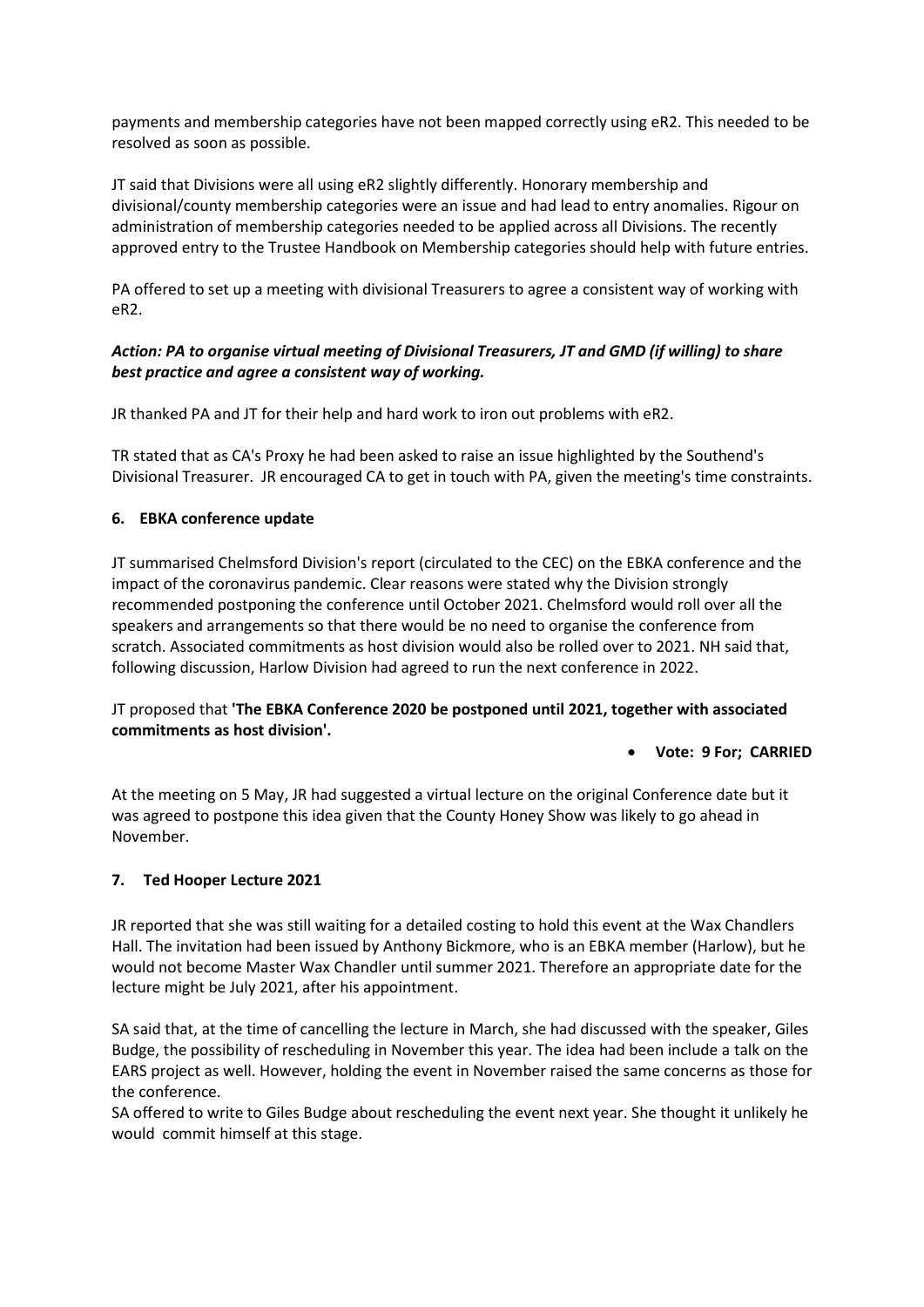## Action: SA to contact Giles Budge about the possibility of rescheduling his talk for the Ted Hooper Lecture in summer 2021.

Anthony Bickmore had suggested to JR that it might be possible to organise a grant from the Wax Chandlers Charity fund to help with the cost of the event. TR was concerned about such a grant as he believed there were legal issues with one charity giving funds to another charity. He would check and report back to the CEC on this matter.

## Action: TR to check legality of one charity giving funds to another charity.

JR proposed that 'The CEC Chair pursues the possibility of holding the Ted Hooper Lecture, 2021, in July, at the Wax Chandlers' Hall and the possibility of procuring a Wax Chandlers' grant'.

Vote: 8 For; 1 Abstain; ACCEPTED

## 8. CIO

TR summarised his update report on the CIO (circulated to the CEC) in which he proposed to upload the finalised Constitution to the members' section of the EBKA website, and to inform the membership by email through eR2 when it was available for review. If members' comments were received within 28 days, then, depending on feedback, it would be possible to submit the Constitution to the Charity Commission for registration by the end of July.

Questions were raised by NH about the process of finalising the CIO. TR explained that the latest version of the Constitution still needed some amendments to incorporate a clause allowing trustees to conduct CEC meetings by video conferencing software when necessary, plus other minor updates. Once the CIO had been registered as a new charity, an EGM would be needed to dissolve the existing EBKA charity and to move its assets to the CIO. On TR's current timetable, this would take place in November/December. However, there might be difficulties in holding such a meeting under coronavirus pandemic restrictions.

RR asked how trustees would know that consultation with the membership had been successful. He also proposed that trustees were given an opportunity to formally approve the CIO Constitution before it was submitted to the Charity Commission (CC).

The draft Constitution, together with a comparison of current Association Rules and the Constitution had been sent by email on 14 February, but JR was unclear that trustees had received any incorporated comments since then. She had not. She agreed that trustees needed to see the postconsultation version in order to discuss and decide what should go forward .

## JR proposed that 'Trustees review the content of the EBKA CIO Constitution and vote for its approval before the document is presented to the membership'.

#### Vote: 9 For; CARRIED

It was agreed that the most recent version of the CIO would be considered at the CEC's next meeting on 7 July, or at a further meeting as necessary.

PA said she was not in favour of any hurry to implement the CIO. As Treasurer, she was concerned about the extra work involved at a time when there was still a lot of effort needed to sort out eR2.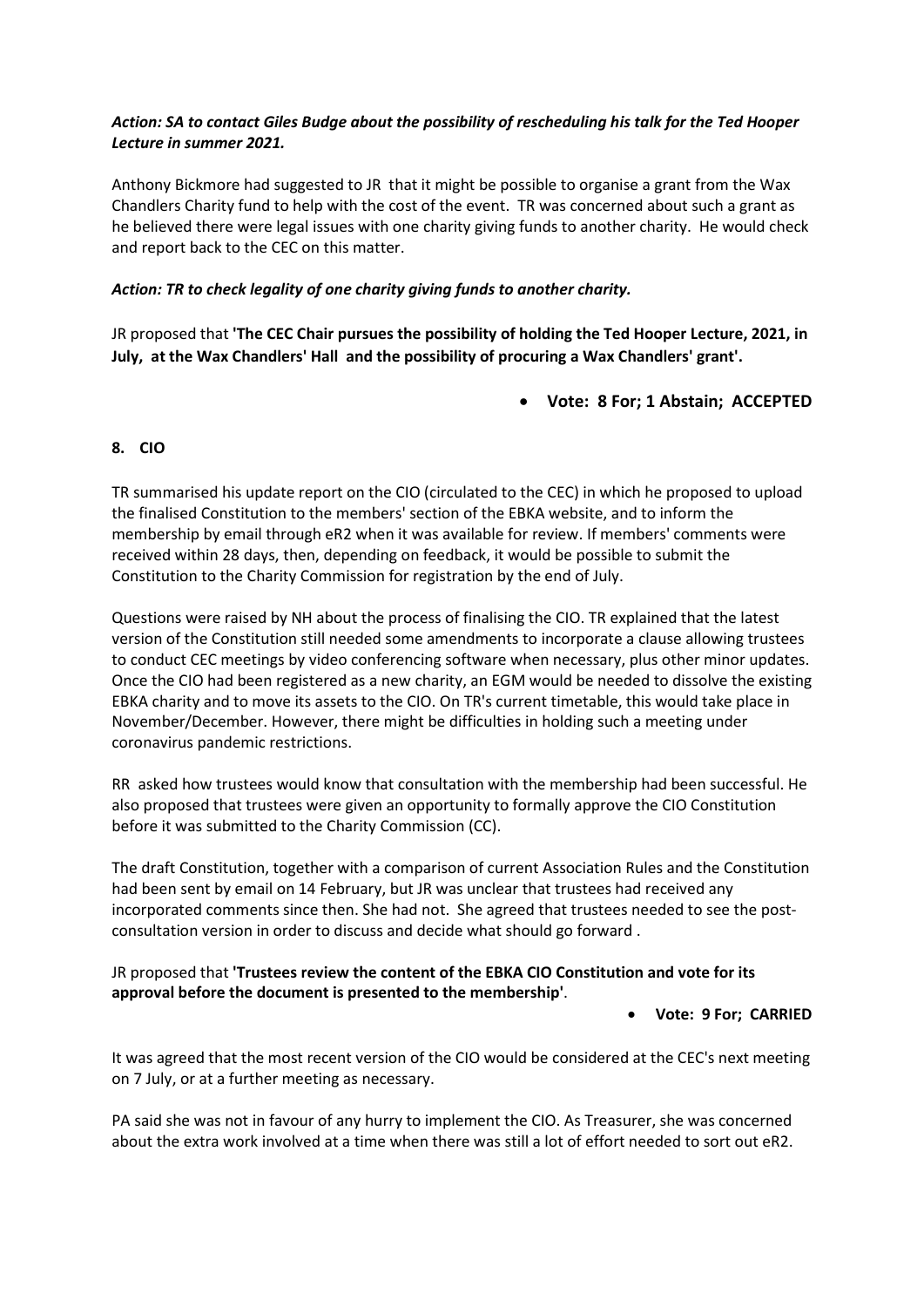RR asked if there would be another checkpoint for trustees when consultation with the membership on the final document came to an end, before the document was submitted to the CC: it would be desirable that trustees met and voted again on the final document after consultation with the membership.

It was agreed that the trustees would have the opportunity to approve the final, post-consultation CIO document before submission to the CC. John Rhodes would also be consulted prior to its presentation to the CC.

In answer to a question about the consultation process for members, TR explained that the draft CIO Constitution would be made available on the EBKA website, members would be informed by email through eR2, and divisional committees would be asked to encourage their members to review it and send comments. He offered to advertise the consultation process in the Essex Beekeeper.

## Action: TR to write an entry for the Essex Beekeeper about the CIO consultation process.

Action: TR to circulate the next draft of the CIO document to the CEC in approx 5 working days to enable trustees enough time to review it.

# Action: Trustees to consider the above document for approval at the July meeting prior to consultation with the membership.

Formatting of the final document would come later.

#### 9. Agenda items 9 to 13

The meeting was concluded before discussion of these items.

JR thanked JT for acting as our host for the CEC Zoom meeting.

| Point<br>number | <b>Action</b><br>date | Owner    | <b>Action</b>                                                                                                                                                                 | <b>Action</b><br>due date | Update | <b>Status</b> |
|-----------------|-----------------------|----------|-------------------------------------------------------------------------------------------------------------------------------------------------------------------------------|---------------------------|--------|---------------|
| 1               | 3/3/20                | TR/VW    | TR to provide NH & RS with DVM<br>reports in bundle and VW to<br>provide corrected and signed                                                                                 | After<br>each<br>meeting  |        | open          |
| $\overline{2}$  | 3/3/20                | KL       | Minutes to NH.<br><b>Review current Privacy Policy</b>                                                                                                                        | 30/4/20                   |        | open          |
|                 |                       |          |                                                                                                                                                                               |                           |        |               |
| $\overline{3}$  | 3/3/20                | Trustees | Ensure that their committees have<br>elected Safety Officers to cover Risk<br>Assessments for all events, and the<br>CEC Event Safety Officers to cover<br>all County events. | 30/3/20                   |        | open          |
| 4               | 3/3/20                | TR       | Create a draft set of Rules &<br>Regulations to accompany the CIO                                                                                                             | 30/4/20                   |        | open          |

# NEXT MEETING – Tuesday 7 July via Zoom